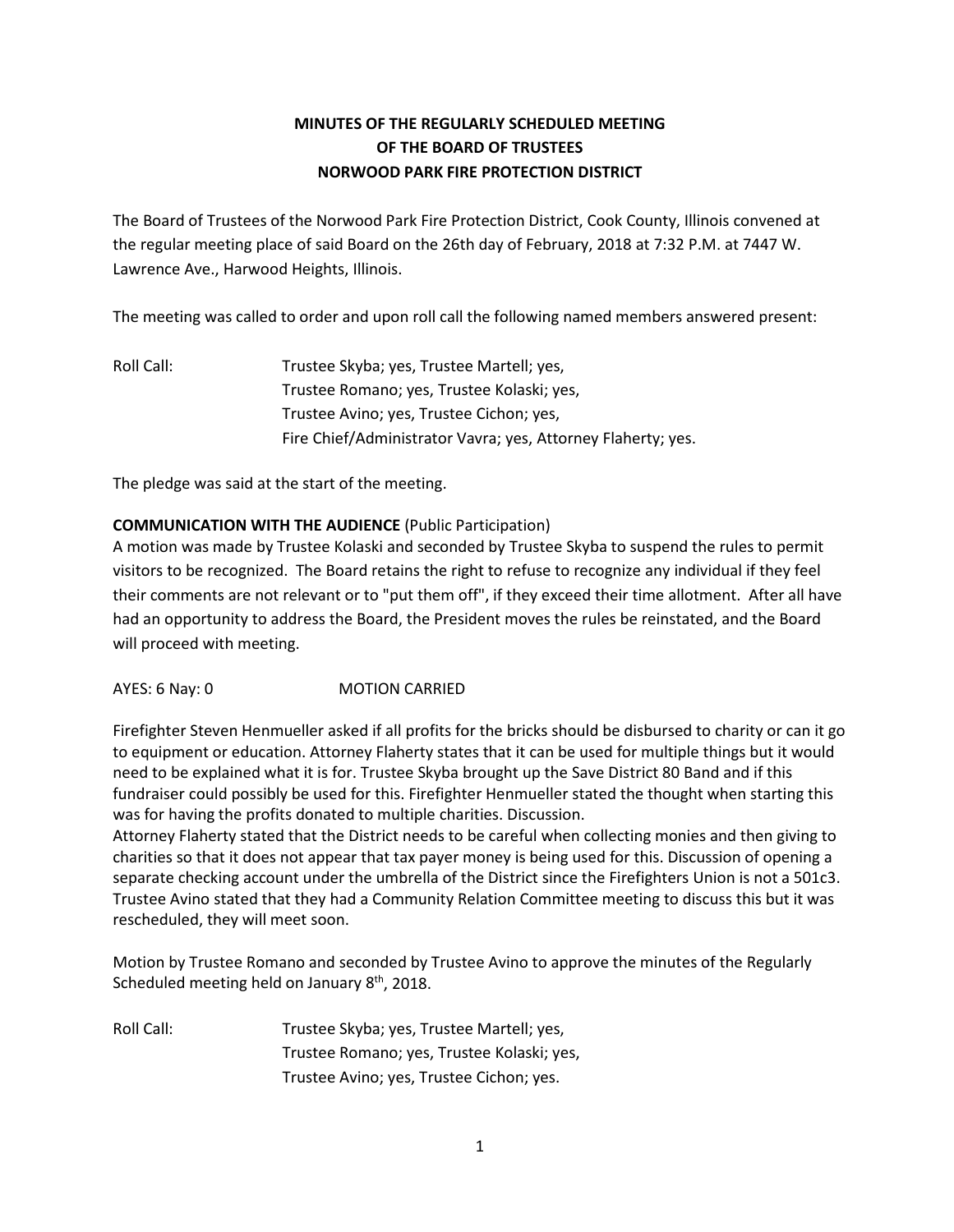Motion by Trustee Kolaski and seconded by Trustee Cichon to approve the minutes of the Special meeting held on January 24<sup>th</sup>, 2018.

| Roll Call: | Trustee Skyba; yes, Trustee Martell; yes,  |
|------------|--------------------------------------------|
|            | Trustee Romano; yes, Trustee Kolaski; yes, |
|            | Trustee Avino; yes, Trustee Cichon; yes.   |

AYES: 6 NAY: 0 MOTION CARRIED

Motion by Trustee Cichon and seconded by Trustee Romano to approve and keep closed the minutes of the Closed Session meeting held on January 8<sup>th</sup>, 2018.

Roll Call: Trustee Skyba; yes, Trustee Martell; yes, Trustee Romano; yes, Trustee Kolaski; yes, Trustee Avino; yes, Trustee Cichon; yes.

#### AYES: 6 NAY: 0 MOTION CARRIED

Motion by Trustee Kolaski and seconded by Trustee Cichon to approve and keep closed the minutes of the Closed Session meeting held on January 24<sup>th</sup>, 2018.

Roll Call: Trustee Skyba; yes, Trustee Martell; yes, Trustee Romano; yes, Trustee Kolaski; yes, Trustee Avino; yes, Trustee Cichon; yes.

AYES: 6 NAY: 0 **MOTION CARRIED** 

Motion by Trustee Skyba and seconded by Trustee Martell to approve payment of all current disbursements in the amount of \$448,672.49.

Trustee Martell asked Chief Vavra questions regarding multiple checks that were paid. Trustee Skyba asked a question regarding a check which the chief explained.

Roll Call: Trustee Skyba; yes, Trustee Martell; yes, Trustee Romano; yes, Trustee Kolaski; yes, Trustee Avino; yes, Trustee Cichon; yes.

AYES: 6 NAY: 0 MOTION CARRIED

#### **TREASURER'S REPORT**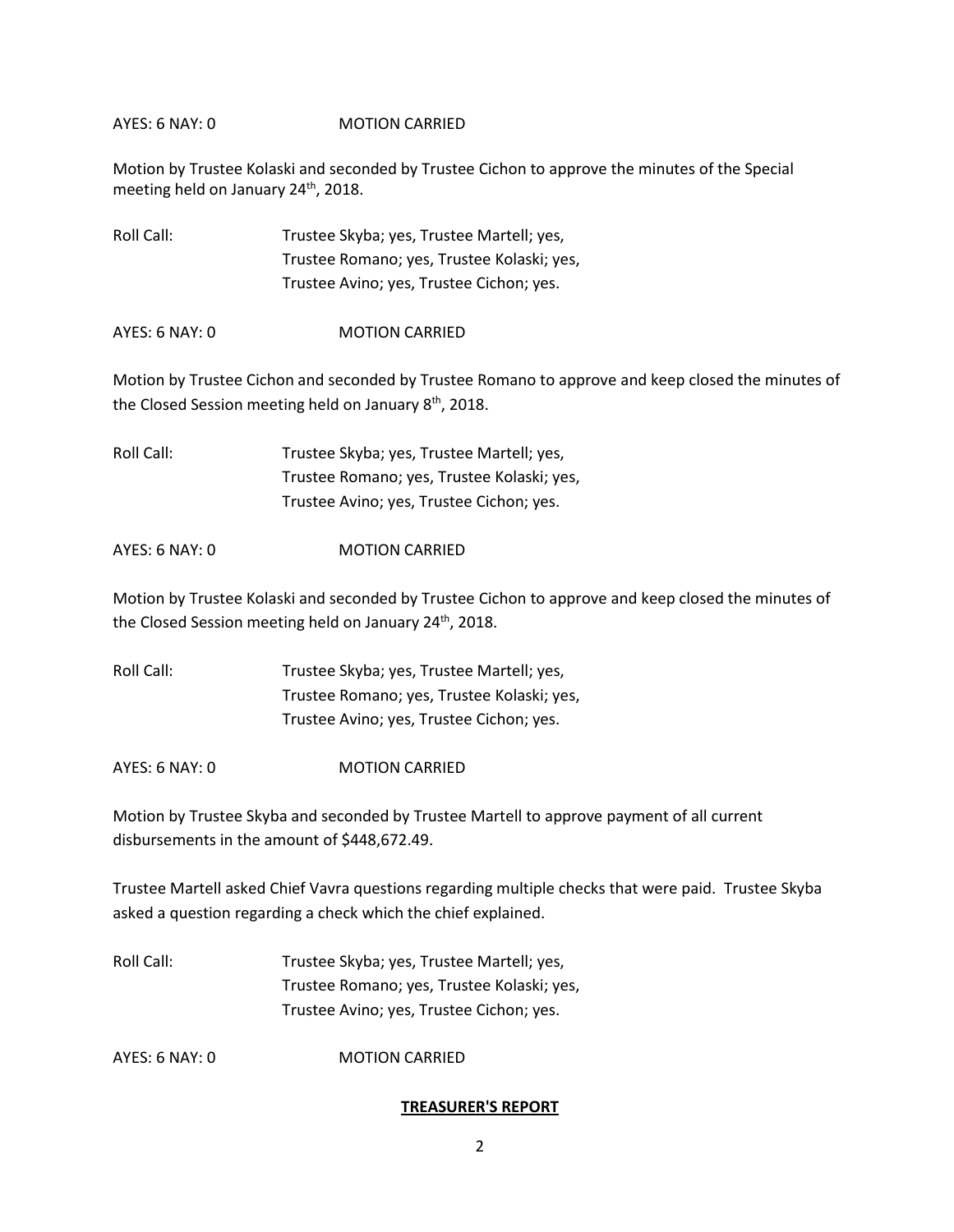# Schedule of Assets (Arising from Cash Transactions) January 31st, 2018

Assets

| ASSELS                                                       |                |
|--------------------------------------------------------------|----------------|
| Checking and money market accounts (interest rate-APY):      |                |
| Byline Bank checking #4303503 (0.046%)                       | 12,750.45      |
| Byline Bank money market #4303498                            | 225,953.23     |
| Byline Bank ambulance billing money market #4304492 (0.295%) | 310,647.90     |
| Byline Bank-Medical #1003102                                 | 3,186.74       |
| Byline Bank- FSA #9990034868                                 | 5,812.87       |
| Total checking and money market accounts                     | \$558,351.19   |
| Certificates of deposit (interest rate and maturity):        |                |
| Belmont Bank (1.25%, 09/10/18)                               | 643,397.73     |
| Belmont Bank (1.00% 08/05/18)                                | 129,198.55     |
| Belmont Bank (1.35% 06/23/18)                                | 437,107.23     |
| Belmont Bank (1.00% 08/21/18)                                | 536,545.22     |
| Belmont Bank (1.00% 07/19/18)                                | 380,034.48     |
| Total certificates of deposit                                | \$2,126,283.21 |
| Total checking, money market and certificates of deposit     | \$2,684,634.40 |

Motion by Trustee Martell and seconded by Trustee Skyba to approve the Treasurer's report as presented from the Financial Statement for January 2018.

Trustee Romano stated that our reserve CDs are down because we had to deposit a CD in the operating account when it matured. Our cash disbursement currently shows a \$721,000 deficit. Trustee Romano passed out his projection analysis sheet and explained how we need at least 5 months in reserve. We need good cost controls and must do whatever we can to not use our reserve funds.

Trustee Martell stated that the information in the Property tax bill had incorrect information which shows we have a 0% fundability. Chief explains that it was Knutte's error in input and is correcting the error. Trustee Martell states the overall liability seems incorrect, Chief states we are working with them to calculate it out. Trustee Romano states they saw what went to Treasurer's Office and it was correct so this is on them.

Roll Call: Trustee Skyba; yes, Trustee Martell; yes, Trustee Romano; yes, Trustee Kolaski; yes, Trustee Avino; yes, Trustee Cichon; yes.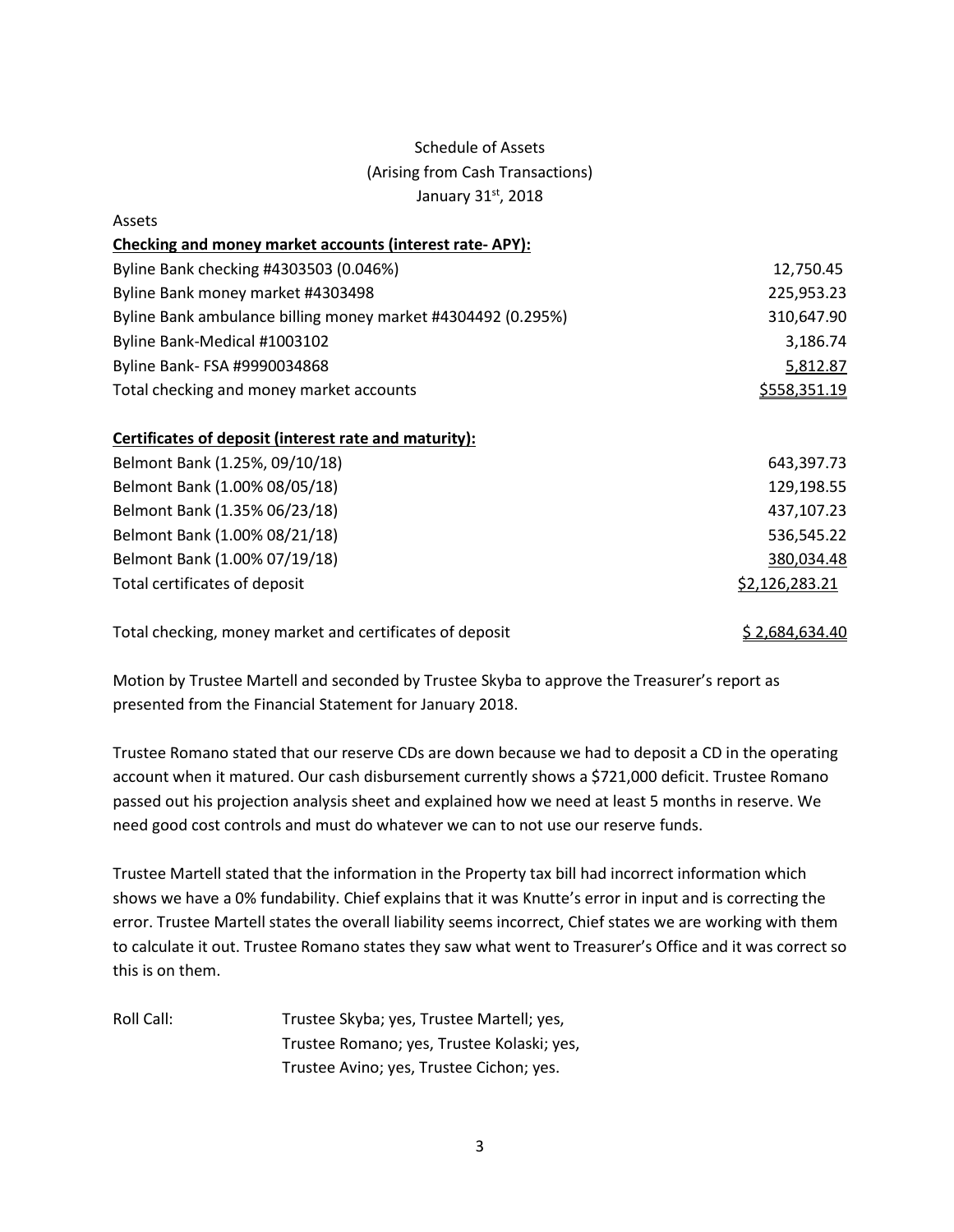## **Chiefs' Report:**

Chief Vavra stated that his report was given to all trustees

Chief stated that ISO would like to review us this month but he was able to work with them to come in October which will give us time to get our record keeping in order.

We are using the programs that will help with this.

The newsletter will help with ISO due to extra points being given for reaching all members in the community. Discussion. Schiller Park just went through this evaluation and has graciously helped us.

Fire Commissioners have finished the testing and interviews for entry level firefighter. The list expires March  $1<sup>st</sup>$  and we should have a final list right around that time.

The reading list has gone out for the Lieutenant's exam this fall.

This week Deputy Chief Blondell and Commander Koszczuk are at the National Fire Academy in Emmitsburg, they are going through a very rigorous week. It is a command and control class. Discussion.

Trustee Martell asked if once approved if the reports get sent to the towns. Chief states that they get sent to each Villages, Township and newspaper reporter.

Motion by Trustee Martell seconded by Trustee Avino to approve the Chief's report for January 2018.

AYES: 6 NAY: 0 MOTION CARRIED

**President's Report:** Trustee Martell stated there is a lot going on. The Board Negotiation Committee should have a meeting. They interviewed 4 people to fill the vacancy on the board. The board's intent is to fill the vacancy on the board first and then the commissioner's vacancy will be filled.

# **Committee Reports:**

Finance & Information Technology Committee- Trustee Romano stated the tax bill is being worked on. The negotiating committee would like to meet next week. Finance Committee talked through a number of items and all are on the agenda for approval.

Building and Equipment Committee- Trustee Martell stated this committee has been covered under other committees for now.

Policy Committee- Trustee Kolaski stated that under old business are the updates that have been on hold since October, the language has been straightened out. There will be meetings in the future that we will begin to review the policy section by section and would recommend that we do it in two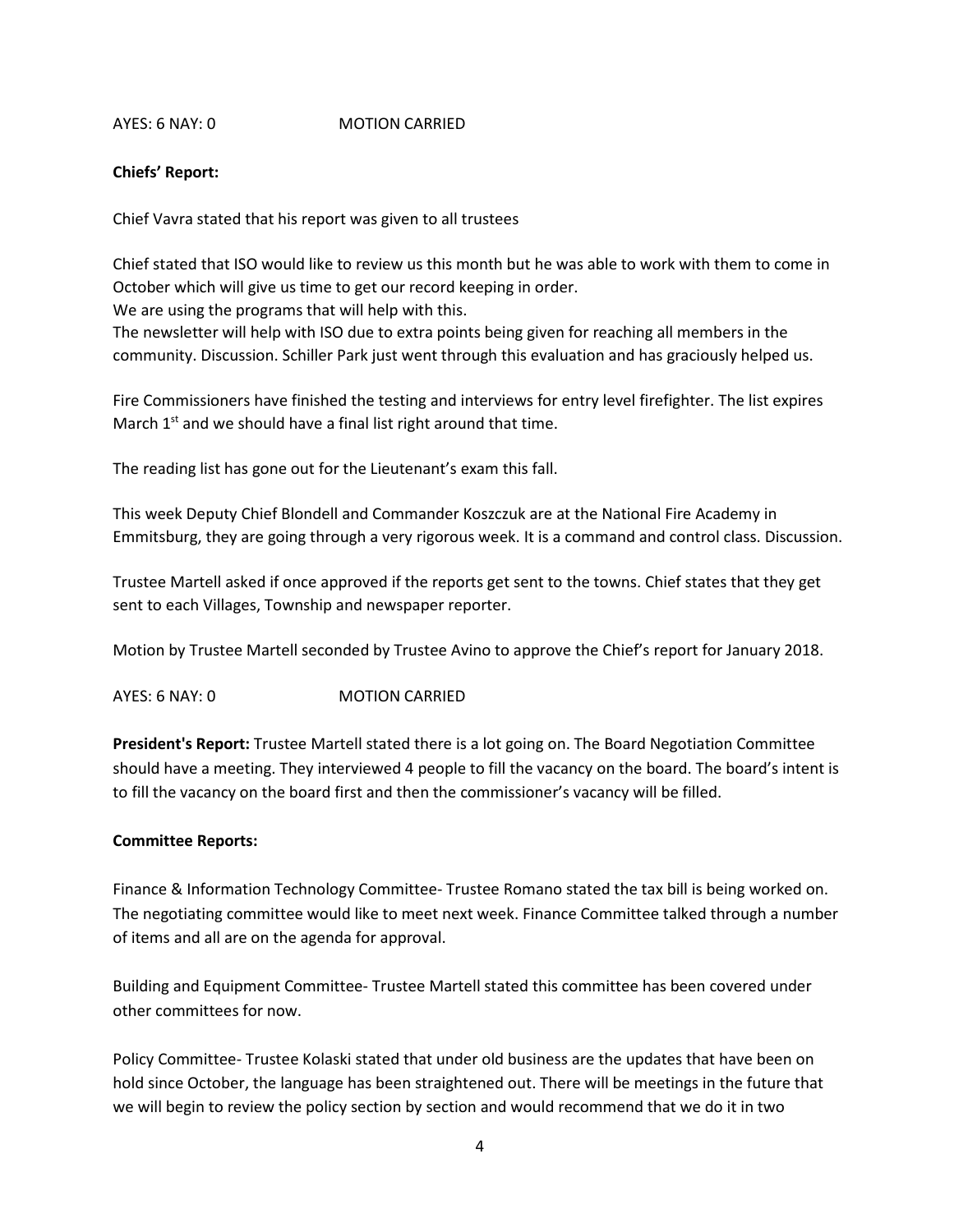readings, one to read and the second to approve. Trustee Kolaski thanks his committee, chief and attorney.

Strategic Planning Committee- Trustee Martell states that they met and worked on the SWOT analysis and did some trend analysis. Interesting to see where we were from the first meeting to where we are now. It was an interesting meeting. Chief states that what is interesting is that a lot of things are universal issues with most departments. Trustee Martell states that we are going to make strategic goals at the next meeting.

Human Capital Committee- Trustee Skyba stated there is nothing at this time. Would like to call a meeting in March.

Community Relations Committee-Trustee Avino stated we met on February 21 and reviewed the annual report, newsletter and talked about the brother fire department.

Fire Commissioner & Pension Board Governance & Oversight Committee- Trustee Cichon stated he was not able to attend the pension meeting. States he spoke with the Chief and the list for entry level firefighter is almost finalized.

Trustee Skyba asked if the Pension Board members (that were appointed by board) and Commissioners should attend the Board meetings to give updates. Trustee Martell stated that was a good idea and should call them to come to the next meeting.

# **Attorney Report:**

Attorney Flaherty reported the court has ruled on the Nagrocki case in our favor. This is the second court saying that the Pension Board ruled correctly. He will have the option to file a brief with the Illinois Supreme Court to see if they will hear it. This must be done within 30 days. Discussion.

Trustee Martell thanked Attorney Flaherty for protecting the tax payers and the sanctity of the pension fund.

General Assembly is back in session and there are 2,500 bills. It is too early to say which bills we need to focus on but there is a focus on pension funds.

One bill being discussed is number of vehicles that can be paid per incident on a HazMat, this may be changed.

Discussion on No Man's land- which the District does not have.

Within 60 days we should hear more on which bills to watch for. Chief states that the fire lobbyist are down there watching to see what is going on.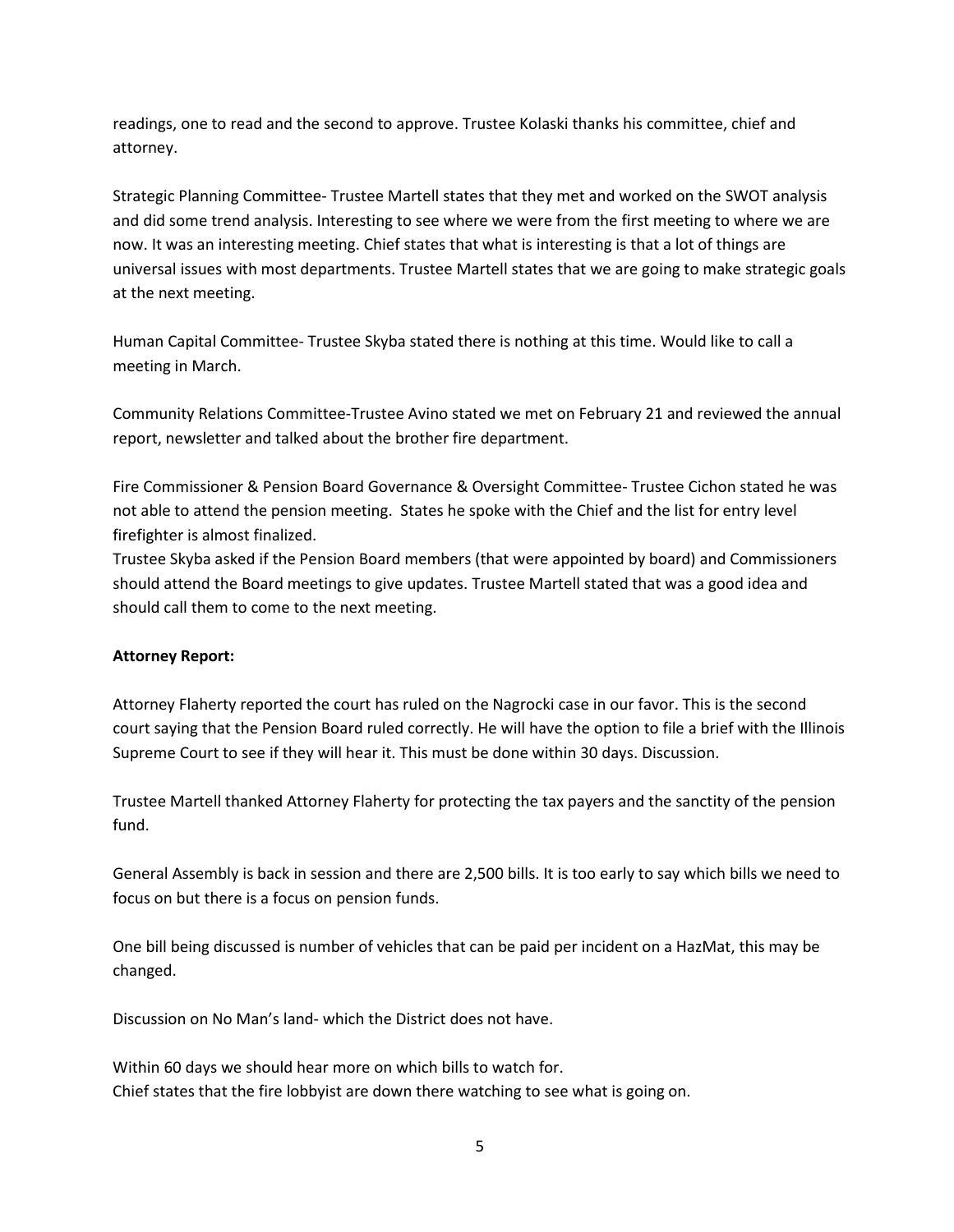CPI was announced which is 2.1%. If they go through with a tax freeze it would be difficult for departments.

## **Old Business:**

Motion by Trustee Kolaski and seconded by Trustee Skyba to approve the modification to the Deputy Chief's job description as found in #3.04 of the Norwood Park Fire Protection District Board of Trustee Policy Manual.

Trustee Martell stated that after the changes were done there was a policy meeting and asked if the chief is okay with everything in it. Chief states that it is attainable and adjustable.

Roll Call: Trustee Skyba; yes, Trustee Martell; yes, Trustee Romano; yes, Trustee Kolaski; yes, Trustee Avino; yes, Trustee Cichon; yes.

AYES: 6 NAY: 0 **MOTION CARRIED** 

Motion by Trustee Martell and seconded by Trustee Romano to approve American Response Vehicle (ARV) at a cost of \$95,605.00 for the remount of ambulance module on 2018 Chassis per specification.

The ambulance will likely be ambulance #106. Trustee Skyba asked why the ambulance was not listed. Chief explained that when we were ready to have this take place, if either ambulance has a major issue, that would be the ambulance that would go in for the remount. Trustee Martell stated that the plan is to do one remount this fiscal year and another next fiscal year. The vendor will hold the price. Chief explained why ARV was the better choice.

Roll Call: Trustee Skyba; yes, Trustee Martell; yes, Trustee Romano; yes, Trustee Kolaski; yes, Trustee Avino; yes, Trustee Cichon; yes.

AYES: 6 NAY: 0 MOTION CARRIED

Motion by Trustee Martell and seconded by Trustee Cichon to approve Pentegra Systems at a cost of \$13,875.00 for VOIP telephone system per project specifications.

Chief stated with this system we will own the phones. Next month Chief will be bringing to the board to switch phones over to Comcast which will be a couple hundred dollar savings a month.

Roll Call: Trustee Skyba; yes, Trustee Martell; yes,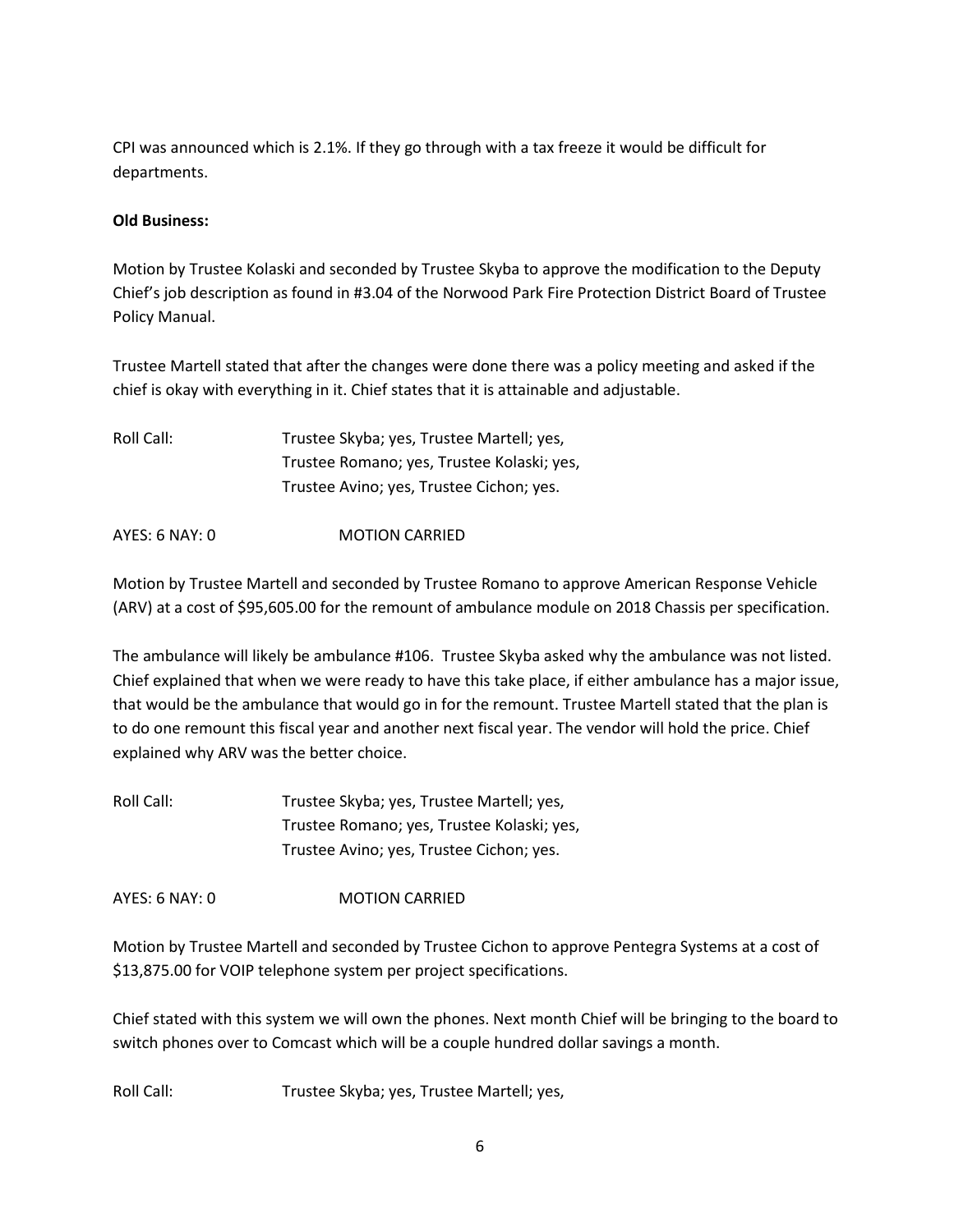Trustee Romano; yes, Trustee Kolaski; yes, Trustee Avino; yes, Trustee Cichon; yes.

AYES: 6 NAY: 0 MOTION CARRIED

## **New Business**

Motion by Trustee Romano and seconded by Trustee Avino to ratify the Automatic Aid Agreement with Rosemont Fire Department.

Trustee Skyba asked if this is for PR and making us look good? Questioned if will we be tying ourselves up with going to them. Chief explained that Schiller Park ran 198 calls to Rosemont last year; this is no way a huge burden on the department. Trustee Martell stated that this has come to the board in past years with past chiefs and has been rejected by the board. The first he is hearing of this was when he saw the agenda and it was approve by Rosemont in December, he questions why this was not brought to committee or Trustees. Chief states this is a small increase to what is done now. Discussion. Trustee Cichon asked if it benefits us and why has it been shot down in the past. Trustee Martell states that in the past there was a concern that our department would be tied up for hours. Chief states their ambulance would be more useful for us.

Trustee Martell stated that all our automatic aid agreements have Ordinances and this does not have an Ordinance. Attorney Flaherty states that it can be tabled until an Ordinance can be drafted.

Trustee Romano and Trustee Avino withdrew their motions.

Motion by Trustee Avino and seconded by Trustee Romano to table this motion.

Roll Call: Trustee Skyba; yes, Trustee Martell; yes, Trustee Romano; yes, Trustee Kolaski; yes, Trustee Avino; yes, Trustee Cichon; yes.

AYES: 6 NAY: 0 MOTION CARRIED

Motion by Trustee Martell and seconded by Trustee Kolaski to approve the purchase of (2) two McGrath Visual Laryngoscopes, blades and extra batteries at a total cost of \$5,355 through Stryker.

Chief explained what this is. This is for 2 set and will be for the primary ambulances. It is not a mandatory piece of equipment. Discussion.

Roll Call: Trustee Skyba; yes, Trustee Martell; yes, Trustee Romano; yes, Trustee Kolaski; yes, Trustee Avino; yes, Trustee Cichon; yes.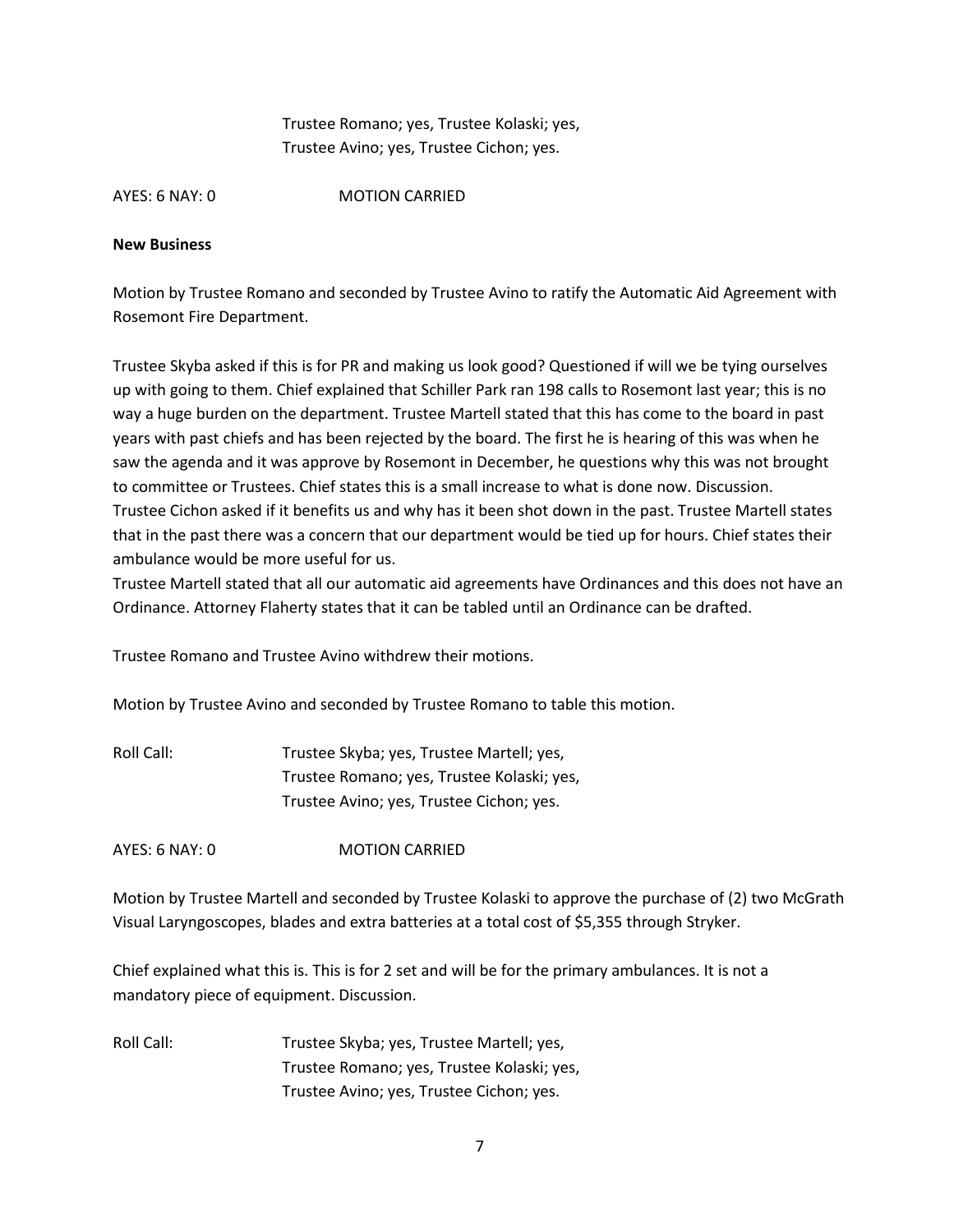Motion by Trustee Martell and seconded by Trustee Cichon to approve the Com Ed grant program allowing Twin Supplies to replace fluorescent lighting with LED technology. Total project cost is \$18,079.60, Com Ed grant rebate award is \$11,252.60, and the net cost to the District will be \$6,827.

Chief stated that the payback period is 13 months and the bulbs are 10 year bulbs. Chief explained the process. Attorney Flaherty states that a number of departments have done this and there has been an amazing savings. Discussion.

Roll Call: Trustee Skyba; yes, Trustee Martell; yes, Trustee Romano; yes, Trustee Kolaski; yes, Trustee Avino; yes, Trustee Cichon; yes.

AYES: 6 NAY: 0 MOTION CARRIED

Discussion on the property next store and what is being built.

Motion by Trustee Kolaski and seconded by Trustee Skyba to develop Brick Paver Program Committee at no cost to the District.

Trustee Martell stated the goal is that this will not cost the District any funds. This will replace the sidewalks and will not tear up the cement that was recently done. Discussion.

Roll Call: Trustee Skyba; yes, Trustee Martell; yes, Trustee Romano; yes, Trustee Kolaski; yes, Trustee Avino; yes, Trustee Cichon; yes.

AYES: 6 NAY: 0 MOTION CARRIED

Motion by Trustee Romano and seconded by Trustee Cichon to ratify the payment to Global for preventative maintenance and pump tests to Engine #102 for \$10,741.56 and Truck #104 for \$17,475.82.

Trustee Skyba asked if we look at any other companies to see if we can get this done for any less money. Discussion. Chief explained that you need a company that is certified to work on fire equipment (EVT) and that are accepted by the manufacture.

Roll Call: Trustee Skyba; yes, Trustee Martell; yes, Trustee Romano; yes, Trustee Kolaski; yes,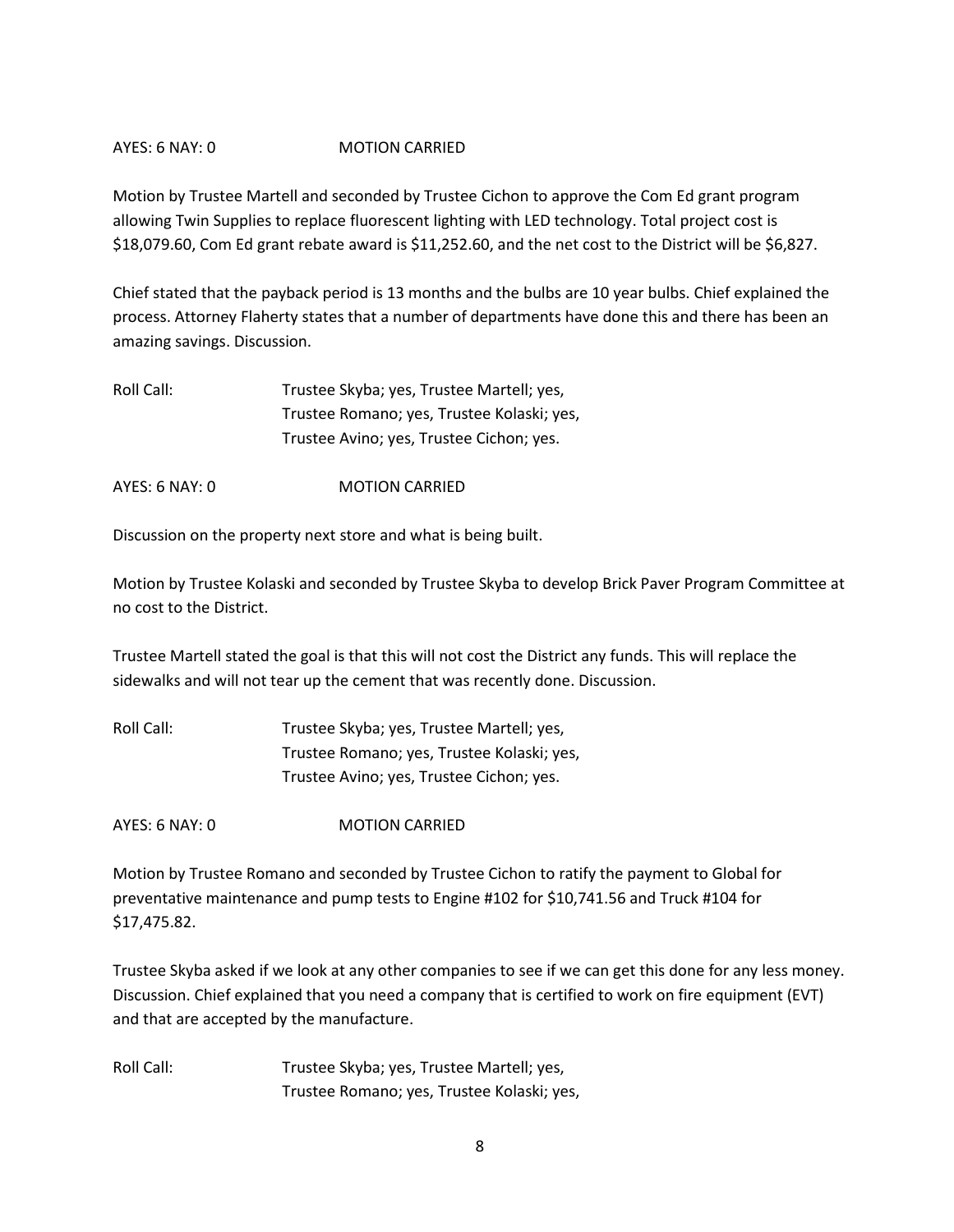#### Trustee Avino; yes, Trustee Cichon; yes.

## AYES: 6 NAY: 0 MOTION CARRIED

Motion by Trustee Martell and seconded by Trustee Avino to ratify the payment to IFCA Educational and Research Foundation in the amount of \$3,550 for Deputy Chief Blondell Fire Officer class.

| Roll Call: | Trustee Skyba; yes, Trustee Martell; yes,  |
|------------|--------------------------------------------|
|            | Trustee Romano; yes, Trustee Kolaski; yes, |
|            | Trustee Avino; yes, Trustee Cichon; yes.   |

AYES: 6 NAY: 0 MOTION CARRIED

Motion by Trustee Skyba and seconded by Trustee Romano to ratify the payment to Washtown in the amount of \$2,150.91 for the repair to the W125 washer.

Chief explained that this is 2 separate bills, but part of one repair. A new one would cost about \$7,000. Chief looked into buying a new one, but the washing machine vendor says it is one of the best machines made.

| Roll Call: | Trustee Skyba; yes, Trustee Martell; yes,  |
|------------|--------------------------------------------|
|            | Trustee Romano; yes, Trustee Kolaski; yes, |
|            | Trustee Avino; yes, Trustee Cichon; yes.   |

AYES: 6 NAY: 0 MOTION CARRIED

Motion by Trustee Martell and seconded by Trustee Cichon to ratify the payment to Village of Romeoville- Fire Academy in the amount of \$1,050 for Advanced Technician training for Firefighters Sanchez and Christensen.

Roll Call: Trustee Skyba; yes, Trustee Martell; yes, Trustee Romano; yes, Trustee Kolaski; yes, Trustee Avino; yes, Trustee Cichon; yes.

AYES: 6 NAY: 0 MOTION CARRIED

Motion by Trustee Avino and seconded by Trustee Kolaski to go into Closed Session Pursuant to Section (2)(c)(1) of the Open Meetings Act (to discuss the appointment, employment, compensation, discipline, performance or dismissal of specific employees of the public body); and/or section (2)(c)(11) of the Act (pending, probable or imminent litigation); 5 ILCS 120/2(c)(3) Selection of a person to fill a public office and Section 2 (c)(2) Collective Negotiating matters between the public body and its employees.